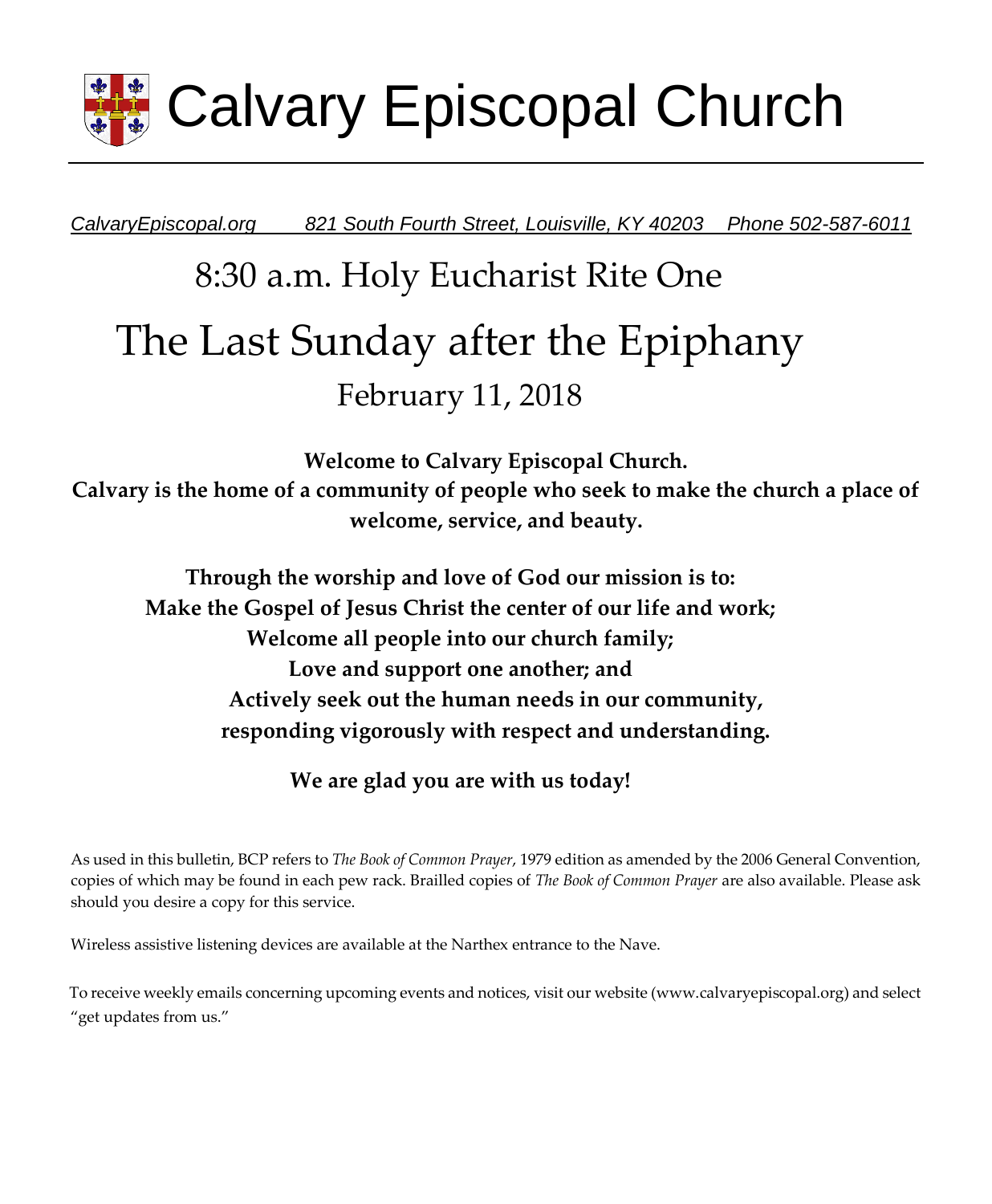

And there appeared to them Elijah with Moses, who were talking with Jesus. Mark 9:4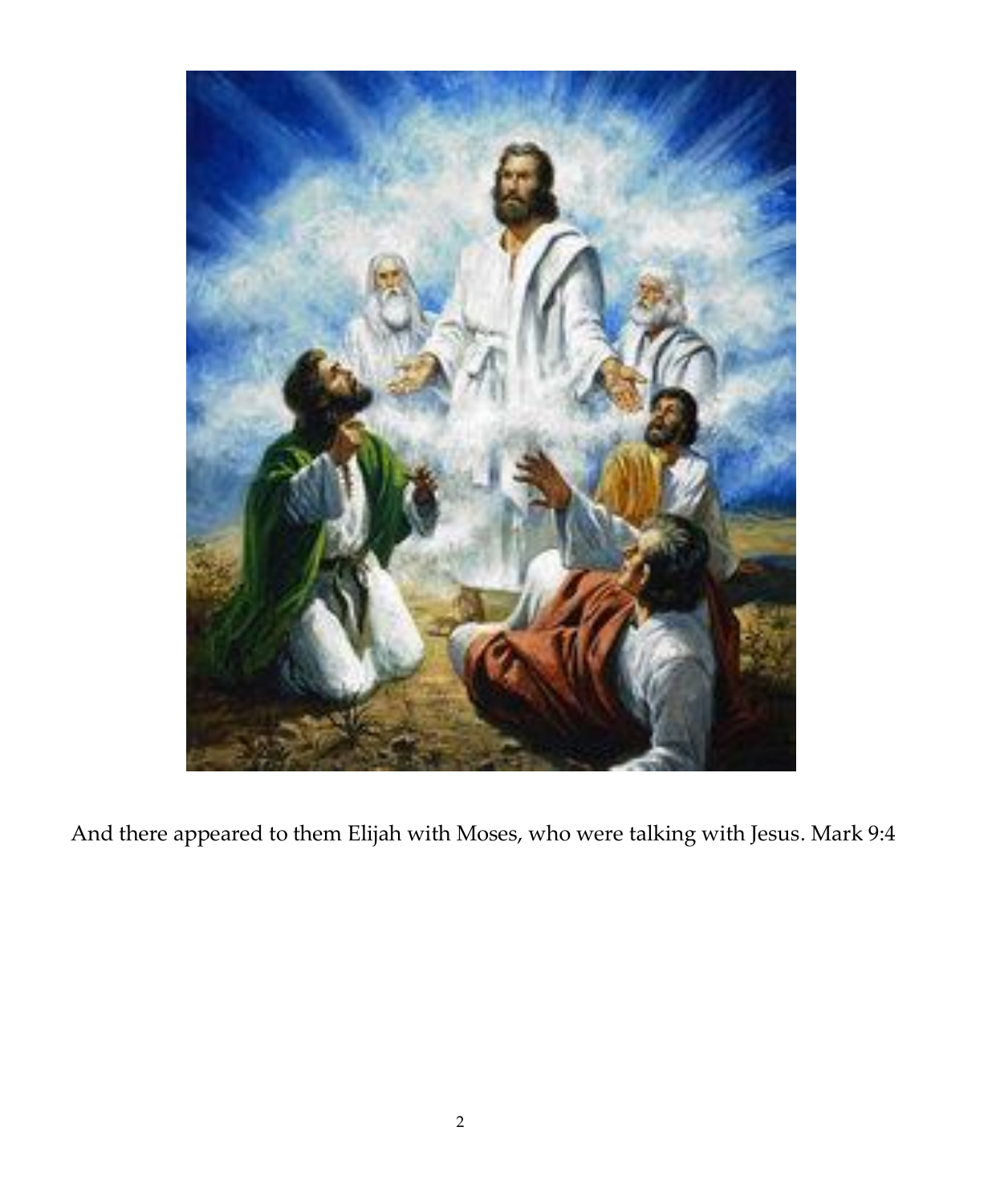### **The Liturgy of the Word** *BCP 323*

*Please stand as able.* 

*Celebrant* Blessed be God: Father, Son, and Holy Spirit. *People* And blessed be his kingdom, now and for ever. Amen

*The Celebrant says* 

Almighty God, unto whom all hearts are open, all desires known, and from whom no secrets are hid: Cleanse the thoughts of our hearts by the inspiration of thy Holy Spirit, that we may perfectly love thee, and worthily magnify thy holy Name; through Christ our Lord. *Amen*.

Hear what our Lord Jesus Christ saith: Thou shalt love the Lord thy God with all thy heart, and with all thy soul, and with all thy mind. This is the first and great commandment. And the second is like unto it: Thou shalt love thy neighbor as thyself. On these two commandments hang all the Law and the Prophets.

### **Gloria in excelsis** *BCP 324*

*Celebrant and People*

Glory be to God on high, and on earth peace, good will towards men. We praise thee, we bless thee, we worship thee, we glorify thee, we give thanks to thee for thy great glory, O Lord God, heavenly King, God the Father Almighty. O Lord, the only-begotten Son, Jesus Christ; O Lord God, Lamb of God, Son of the Father, that takest away the sins of the world, have mercy upon us.

3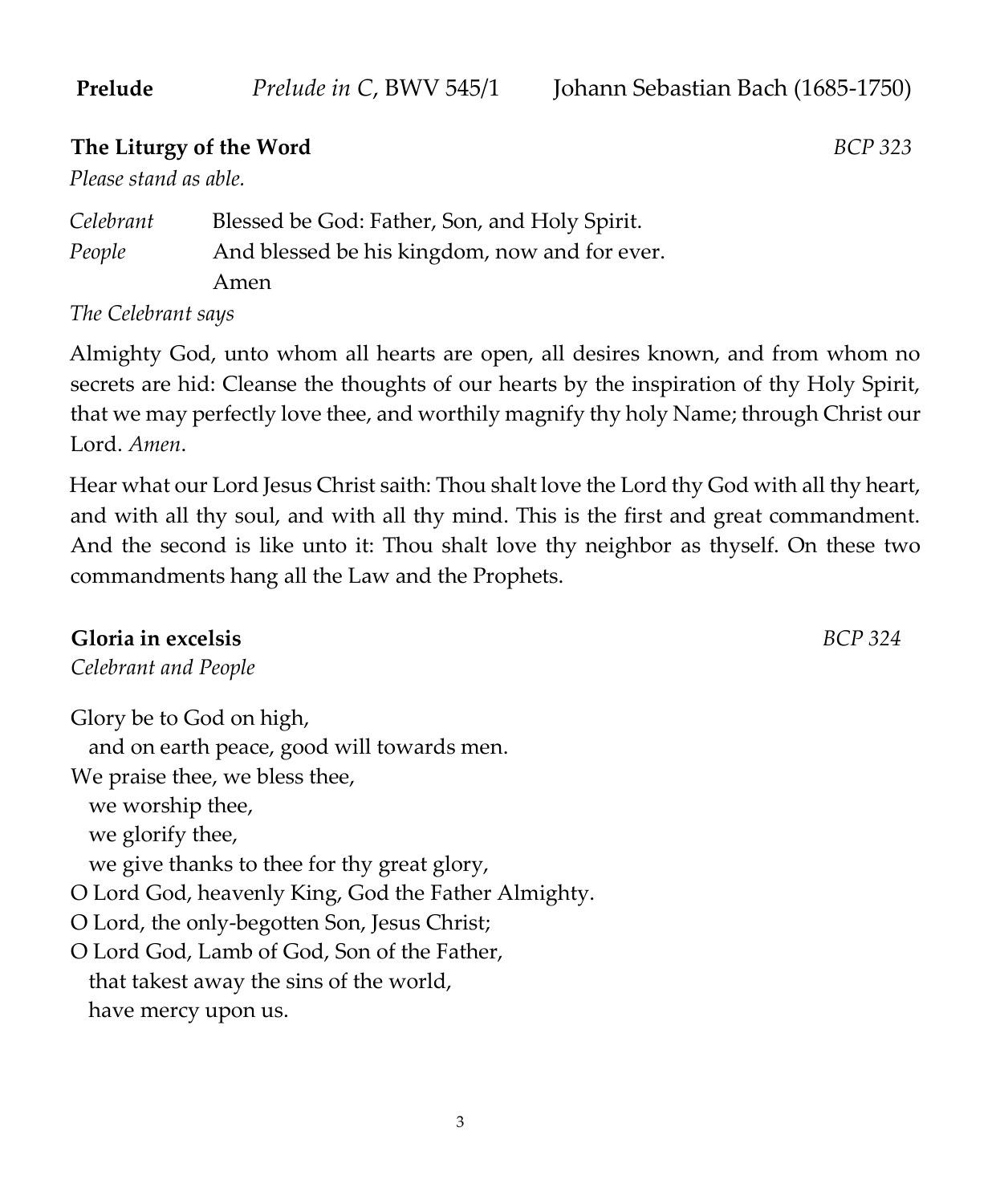4

Thou that takest away the sins of the world, receive our prayer. Thou that sittest at the right hand of God the Father, have mercy upon us. For thou only art holy; thou only art the Lord; thou only, O Christ, with the Holy Ghost, art most high in the glory of God the Father. Amen.

# **The Collect of the Day** *BCP 165*

*Celebrant* The Lord be with you. *People* And with thy spirit. *Celebrant* Let us pray.

O God, who before the passion of thy only-begotten Son didst reveal his glory upon the holy mount: Grant unto us that we, beholding by faith the light of his countenance, may be strengthened to bear our cross, and be changed into his likeness from glory to glory; through the same Jesus Christ our Lord, who liveth and reigneth with thee and the Holy Spirit, one God, for ever and ever. *Amen*.

*Please be seated.* 

# **The First Reading 2 Corinthians 4:3-6**

A Reading from the second letter of Paul to the Corinthians.

Even if our gospel is veiled, it is veiled to those who are perishing. In their case the god of this world has blinded the minds of the unbelievers, to keep them from seeing the light of the gospel of the glory of Christ, who is the image of God. For we do not proclaim ourselves; we proclaim Jesus Christ as Lord and ourselves as your slaves for Jesus' sake. For it is the God who said, "Let light shine out of darkness," who has shone in our hearts to give the light of the knowledge of the glory of God in the face of Jesus Christ.

*Reader* The Word of the Lord. *People* Thanks be to God.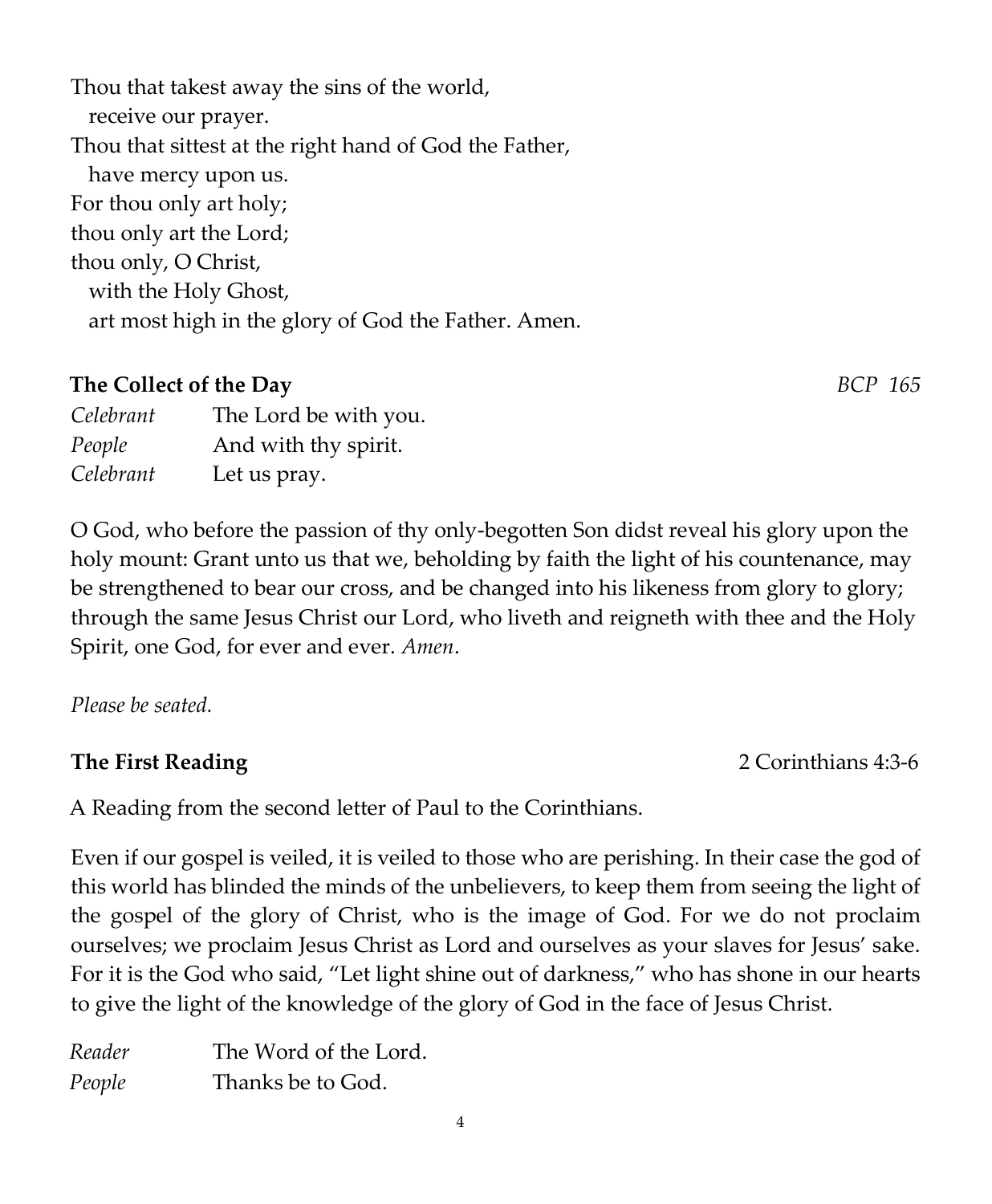### **Psalm 50:1-6** *Deus deorum BCP 654*

*The Psalm is read in unison, seated.* 

- 1 The LORD, the God of gods, has spoken; \* he has called the earth from the rising of the sun to its setting.
- 2 Out of Zion, perfect in its beauty, \* God reveals himself in glory.
- 3 Our God will come and will not keep silence; \* before him there is a consuming flame, and round about him a raging storm.
- 4 He calls the heavens and the earth from above \* to witness the judgment of his people.
- 5 "Gather before me my loyal followers, \* those who have made a covenant with me and sealed it with sacrifice."
- 6 Let the heavens declare the rightness of his cause; \* for God himself is judge.

*Please stand.*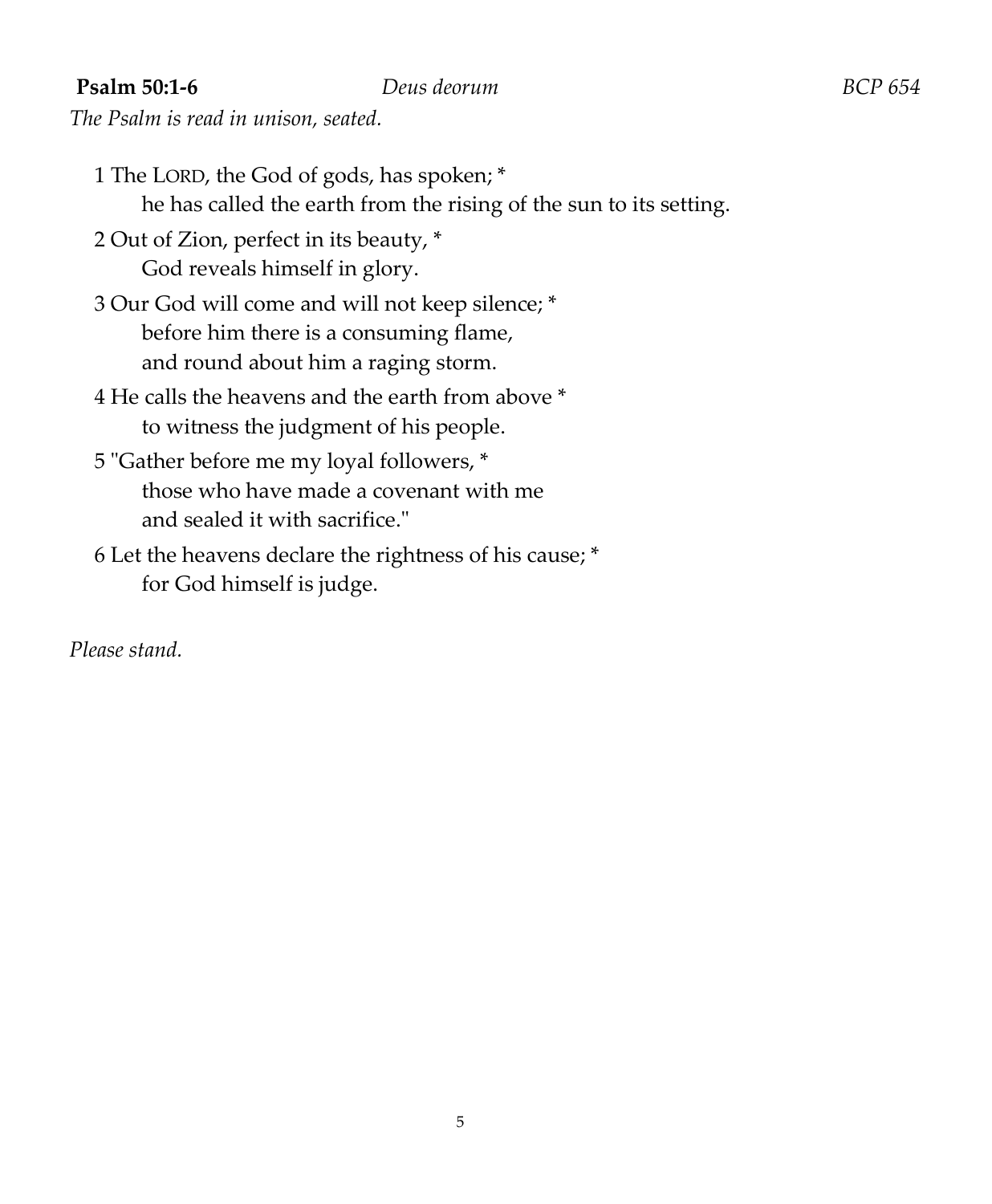### **The Holy Gospel** Mark 9:2-9

*Celebrant* The Holy Gospel of our Lord Jesus Christ according to Mark. *People* Glory be to thee, O Lord.

Jesus took with him Peter and James and John, and led them up a high mountain apart, by themselves. And he was transfigured before them, and his clothes became dazzling white, such as no one on earth could bleach them. And there appeared to them Elijah with Moses, who were talking with Jesus. Then Peter said to Jesus, "Rabbi, it is good for us to be here; let us make three dwellings, one for you, one for Moses, and one for Elijah." He did not know what to say, for they were terrified. Then a cloud overshadowed them, and from the cloud there came a voice, "This is my Son, the Beloved; listen to him!" Suddenly when they looked around, they saw no one with them any more, but only Jesus. As they were coming down the mountain, he ordered them to tell no one about what they had seen, until after the Son of Man had risen from the dead.

*Celebrant* The Gospel of the Lord. *People* Praise be to thee, O Christ.

*Please be seated.* 

### **The Nicene Creed** *BCP 326*

*Please stand.* 

We believe in one God, the Father, the Almighty, maker of heaven and earth, of all that is, seen and unseen.

We believe in one Lord, Jesus Christ, the only Son of God, eternally begotten of the Father, God from God, Light from Light, true God from true God, begotten, not made,

**Sermon** The Rev. H. Elizabeth Back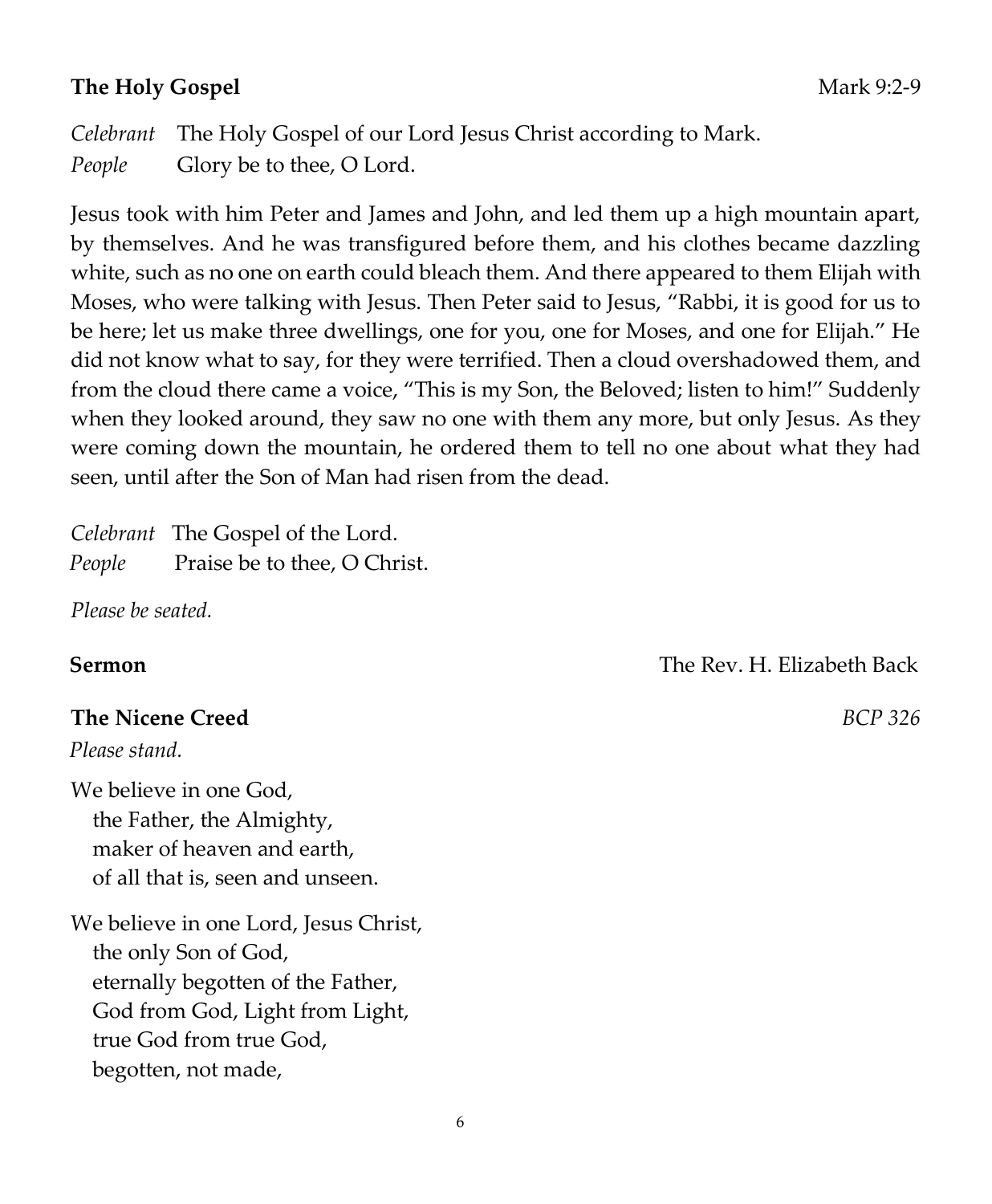of one Being with the Father. Through him all things were made. For us and for our salvation he came down from heaven: by the power of the Holy Spirit he became incarnate from the Virgin Mary, and was made man. For our sake he was crucified under Pontius Pilate; he suffered death and was buried. On the third day he rose again in accordance with the Scriptures; he ascended into heaven and is seated at the right hand of the Father. He will come again in glory to judge the living and the dead, and his kingdom will have no end. We believe in the Holy Spirit, the Lord, the giver of life, who proceeds from the Father and the Son. With the Father and the Son he is worshiped and glorified. He has spoken through the Prophets. We believe in one holy catholic and apostolic Church. We acknowledge one baptism for the forgiveness of sins. We look for the resurrection of the dead, and the life of the world to come. Amen.

### **The Prayers of the People** *BCP 328*

*Please kneel as able.* 

Let us pray for the whole state of Christ's Church and the world.

Almighty and everliving God, who in thy holy Word hast taught us to make prayers, and supplications, and to give thanks for all men: Receive these our prayers which we offer unto thy divine Majesty, beseeching thee to inspire continually the Universal Church with the spirit of truth, unity, and concord.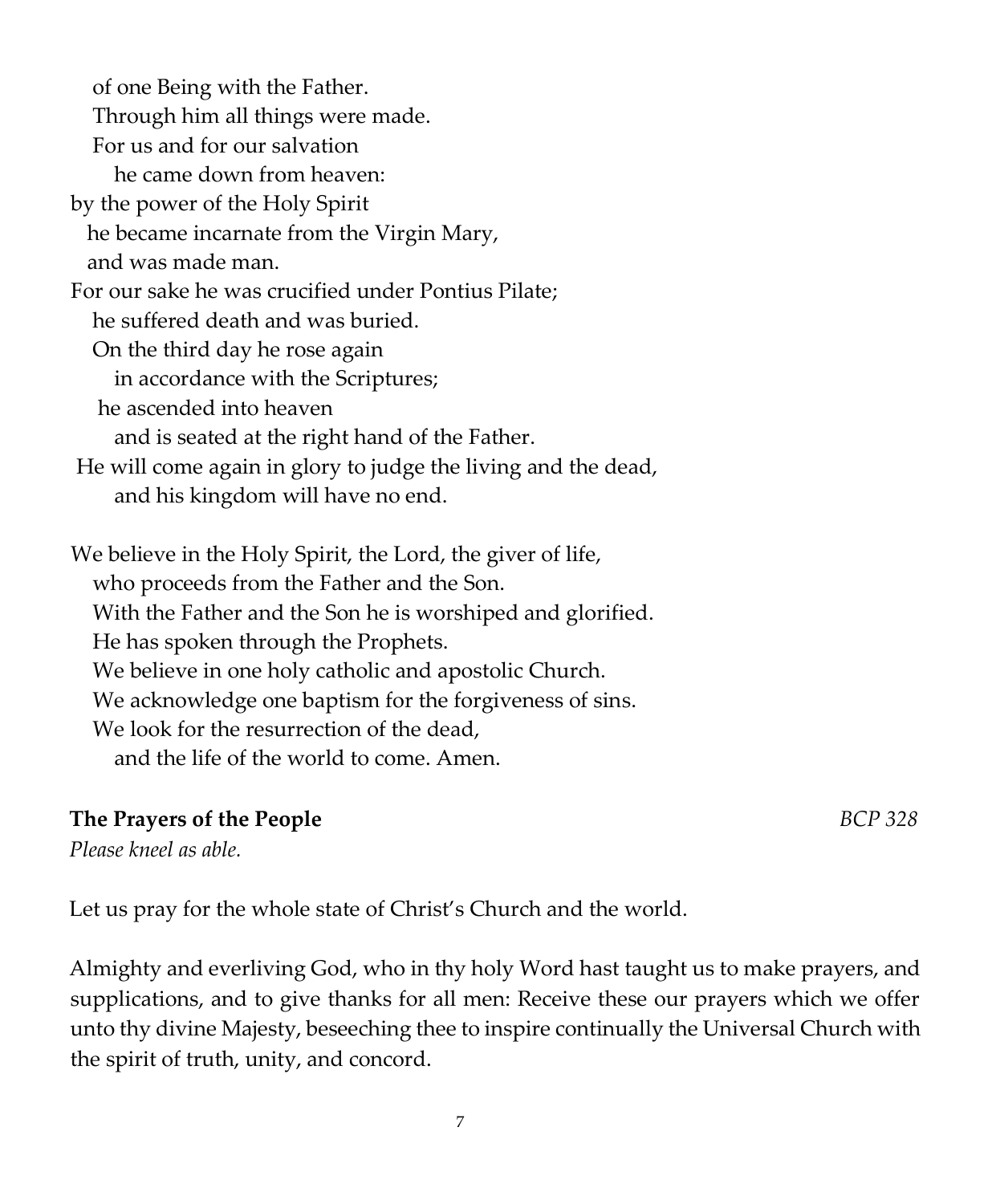We pray for the Anglican Church of Canada, and for the Church of Our Merciful Savior, Louisville**.** Grant that all those who do confess thy holy Name may agree in the truth of thy holy Word, and live in unity and godly love.

Give grace, O heavenly Father, to Justin, Archbishop of Canterbury; Michael, our Presiding Bishop; Terry, our Bishop; Elizabeth, our priest; and to all bishops and other ministers, that they may, both by their life and doctrine, set forth thy true and lively Word, and rightly and duly administer thy holy Sacraments.

We pray for the Calvary Rector search process and for the search committee: open our eyes to perceive what is gracious, and grant us the courage to pursue thy mission.

And to all thy people give thy heavenly grace, and especially to this congregation here present; that, with meek heart and due reverence, they may hear and receive thy holy Word, truly serving thee in holiness and righteousness all the days of their life.

We beseech thee also so to rule the hearts of those who bear the authority of government in this and every land, especially Donald, our President; Matthew and Eric, our Governors; and Greg, our Mayor; that they may be led to wise decisions and right actions for the welfare and peace of the world.

We commend to thy gracious care and keeping all the men and women of our armed forces at home and abroad. Defend them day by day with thy heavenly grace; and grant them a sense of thine abiding presence wherever they may be.

Open, O Lord, the eyes of all people to behold thy gracious hand in all thy works, that, rejoicing in thy whole creation, they may honor thee with their substance, and be faithful stewards of thy bounty.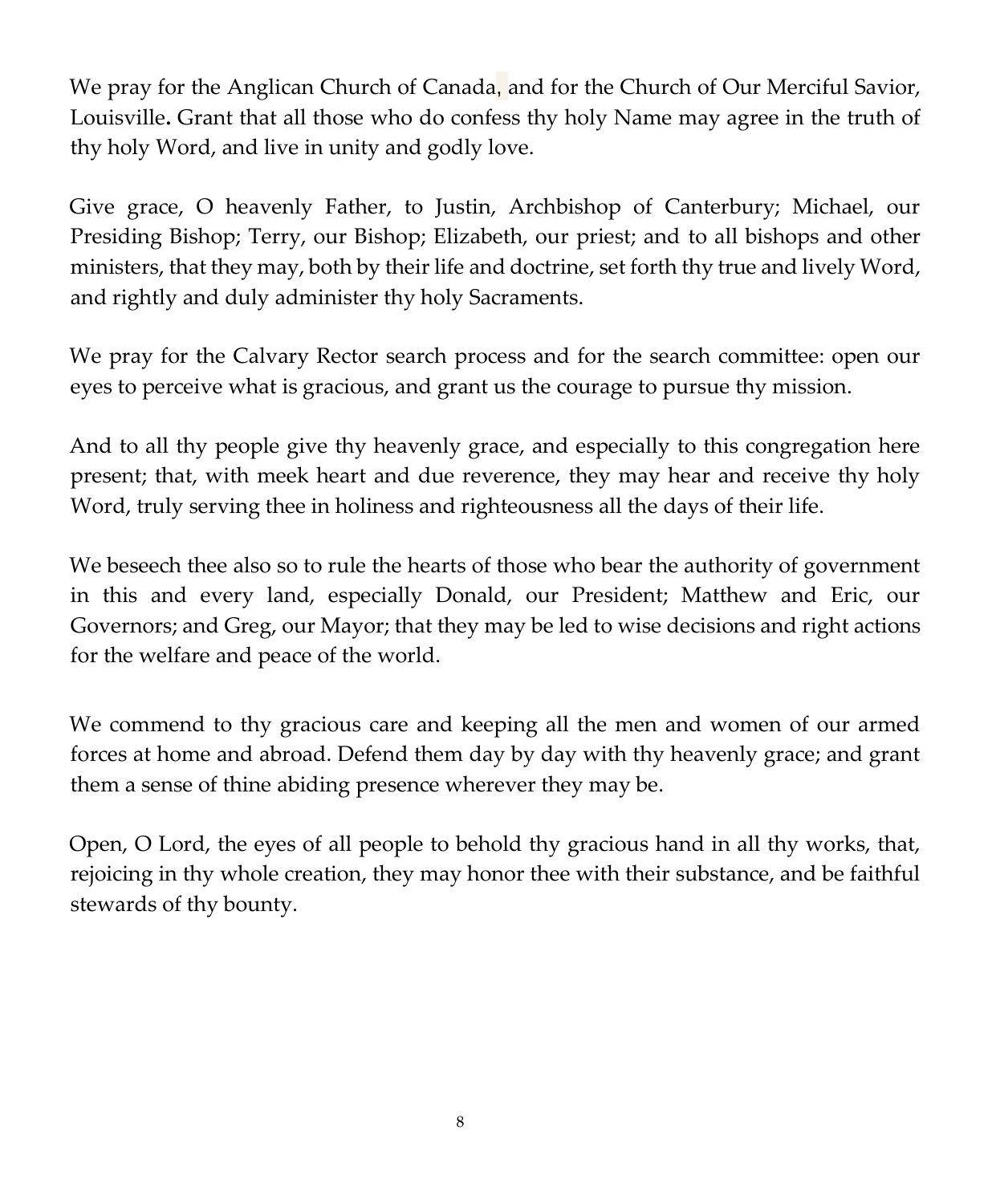And we most humbly beseech thee, of thy goodness, O Lord, to comfort and succor all Christians who suffer persecution; our guests of the food and clothing ministry; those affected by war, disaster, and tragedy throughout the world; Spencer, Marion, Harold, Shirley, Joan, Lynn, Ben, Carl, Marsha, Charlie, Carter, George, Margaret, the Back family, Lynne, Hank, Georgine, Art, Ray, Sandra, Anna, Sandy, Lincoln, Ted, and Debbie; and all those who, in this transitory life, are in trouble, sorrow, need, sickness, or any other adversity.

We also bless thy holy Name for Rose Wilson, Lowell Wilson, Mary S. Turner, Melvin D. Dickinson, and for all thy servants departed this life in thy faith and fear, beseeching thee to grant them continual growth in thy love and service; and to grant us grace so to follow the good examples of all thy saints, that with them we may be partakers of thy heavenly kingdom.

Grant these our prayers, O Father, for Jesus Christ's sake, our only Mediator and Advocate. *Amen*.

### **The Confession of Sin** *BCP 330*

*The Celebrant says*  Let us humbly confess our sins unto Almighty God.

*Silence.* 

### *Minister and People*

Most merciful God, we confess that we have sinned against thee in thought, word, and deed, by what we have done, and by what we have left undone. We have not loved thee with our whole heart; we have not loved our neighbors as ourselves. We are truly sorry and we humbly repent. For the sake of thy Son Jesus Christ, have mercy on us and forgive us; that we may delight in thy will, and walk in thy ways, to the glory of thy Name. Amen.

9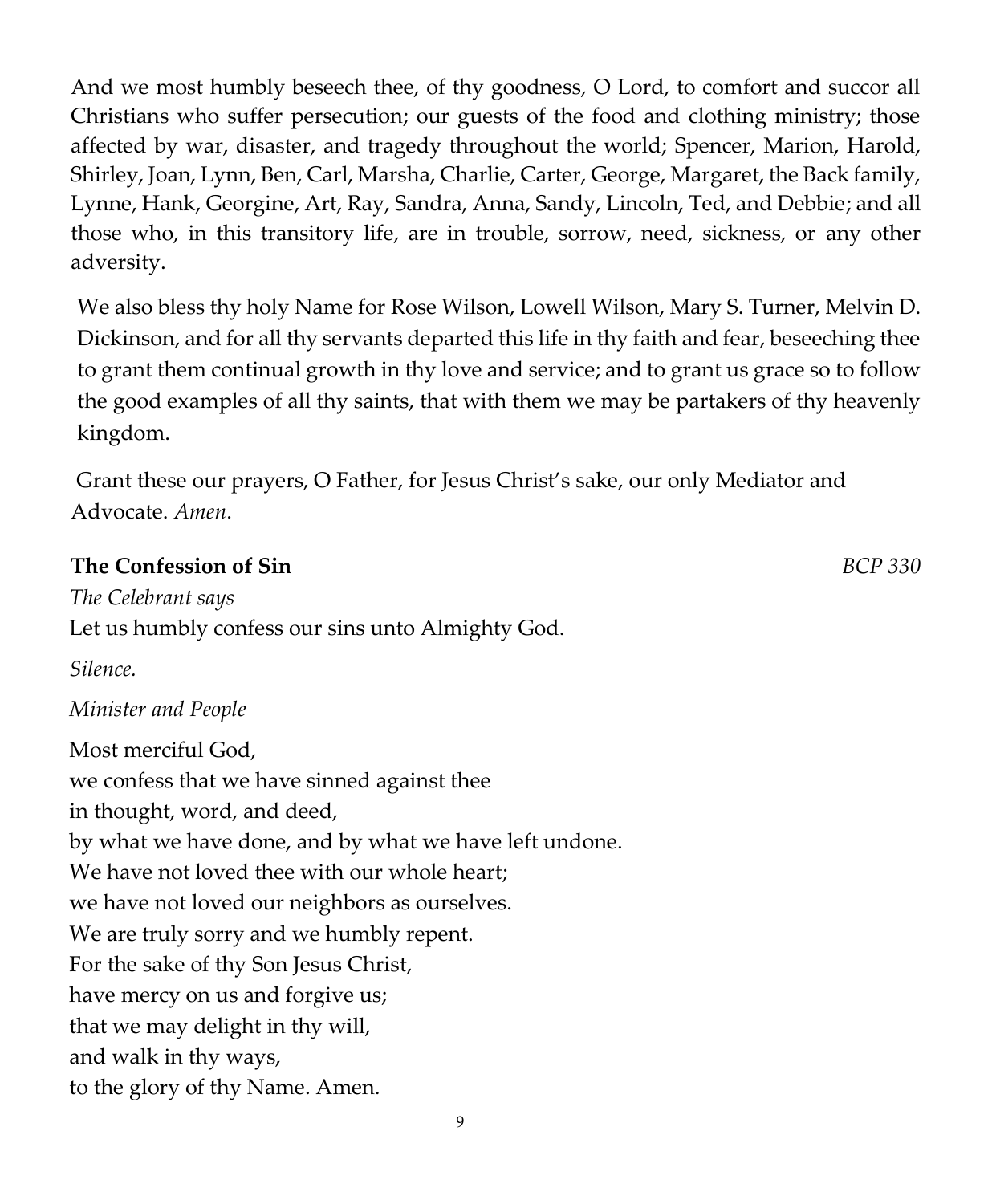### *The Celebrant stands and says*

Almighty God, our heavenly Father, who of his great mercy hath promised forgiveness of sins to all those who with hearty repentance and true faith turn unto him, have mercy upon you, pardon and deliver you from all your sins, confirm and strengthen you in all goodness, and bring you to everlasting life; through Jesus Christ our Lord. *Amen*.

| <b>The Peace</b> |                                           | BCP 332 |
|------------------|-------------------------------------------|---------|
| Please stand.    |                                           |         |
| Celebrant        | The peace of the Lord be always with you. |         |
| People           | And with thy spirit.                      |         |

*Then the Ministers and the People may greet one another in the name of the Lord.* 

*Please be seated.* 

### **Greeting**

### **The Offertory**

*The celebrant says* 

Welcome one another, therefore, just as Christ has welcomed you, for the glory of God. *Romans 15:7* 

*Please remain seated until the Celebrant says the following, then stand.* 

*Celebrant* All things come of thee, O Lord, *People* And of thine own have we given thee.

## **The Holy Communion**

*Please remain standing.* 

| Celebrant | The Lord be with you |
|-----------|----------------------|
| People    | And with thy spirit. |
| Celebrant | Lift up your hearts. |

**The Great Thanksgiving** *Eucharistic Prayer I, BCP 333*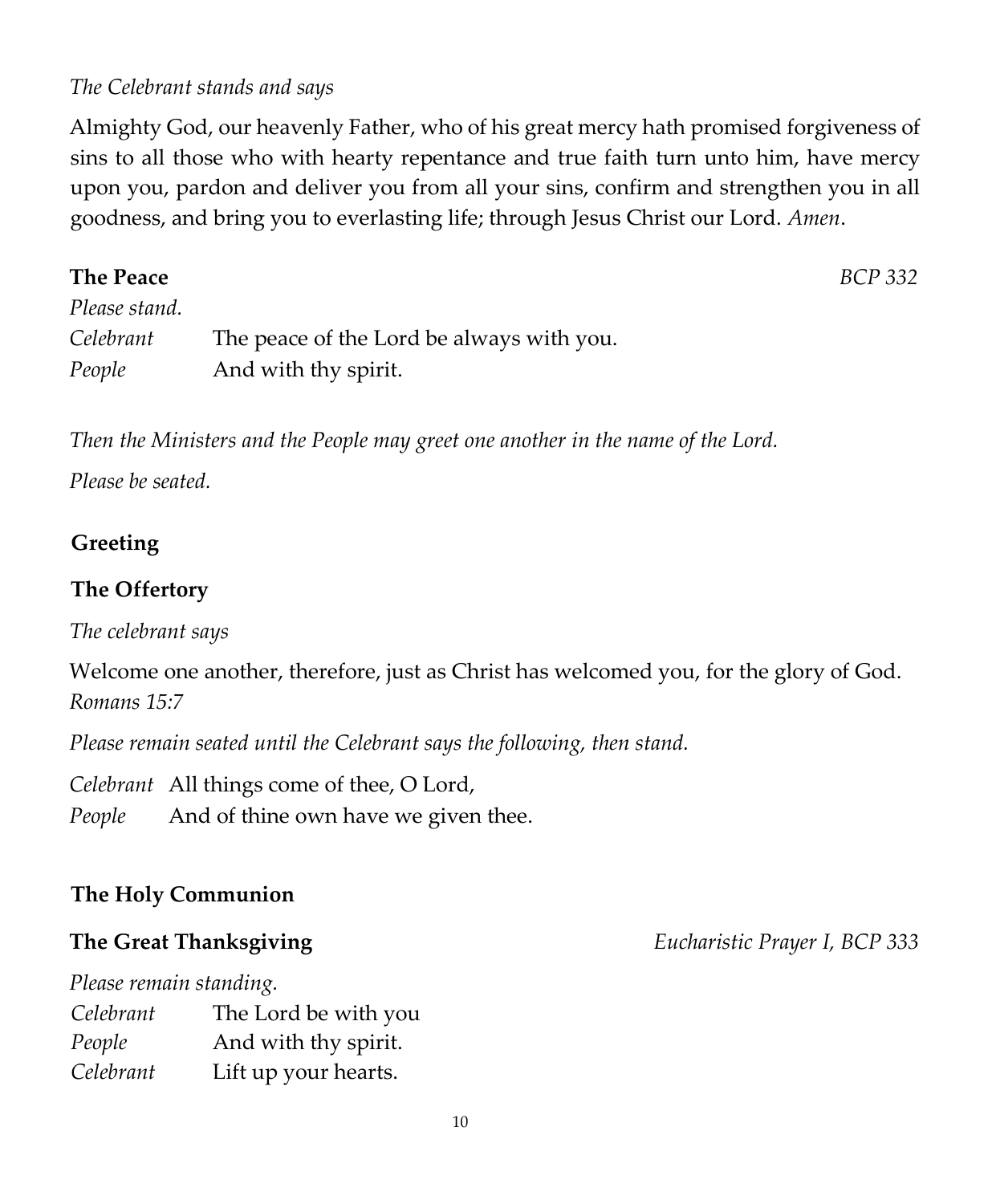| People    | We lift them up unto the Lord.        |
|-----------|---------------------------------------|
| Celebrant | Let us give thanks unto our Lord God. |
| People    | It is meet and right so to do.        |

### *The Celebrant proceeds*

It is very meet, right, and our bounden duty,  $\dots$ 

Therefore with Angels and Archangels, and with all the company of heaven, we laud and magnify thy glorious Name; evermore praising thee, and saying,

### **Sanctus**

Holy, holy, holy, Lord God of Hosts: Heaven and earth are full of thy glory. Glory be to thee, O Lord Most High. Blessed is he that cometh in the name of the Lord. Hosanna in the highest.

*Please kneel as able. The Celebrant continues* 

All glory be to thee ...

By whom, and with whom, in the unity of the Holy Ghost, all honor and glory be unto thee, O Father Almighty, world without end. *AMEN*.

*The Celebrant then continues BCP 336* 

And now, as our Savior Christ hath taught us, we are bold to say,

*People and Celebrant.*  Our Father, who art in heaven, hallowed be thy Name, thy kingdom come, thy will be done, on earth as it is in heaven. Give us this day our daily bread.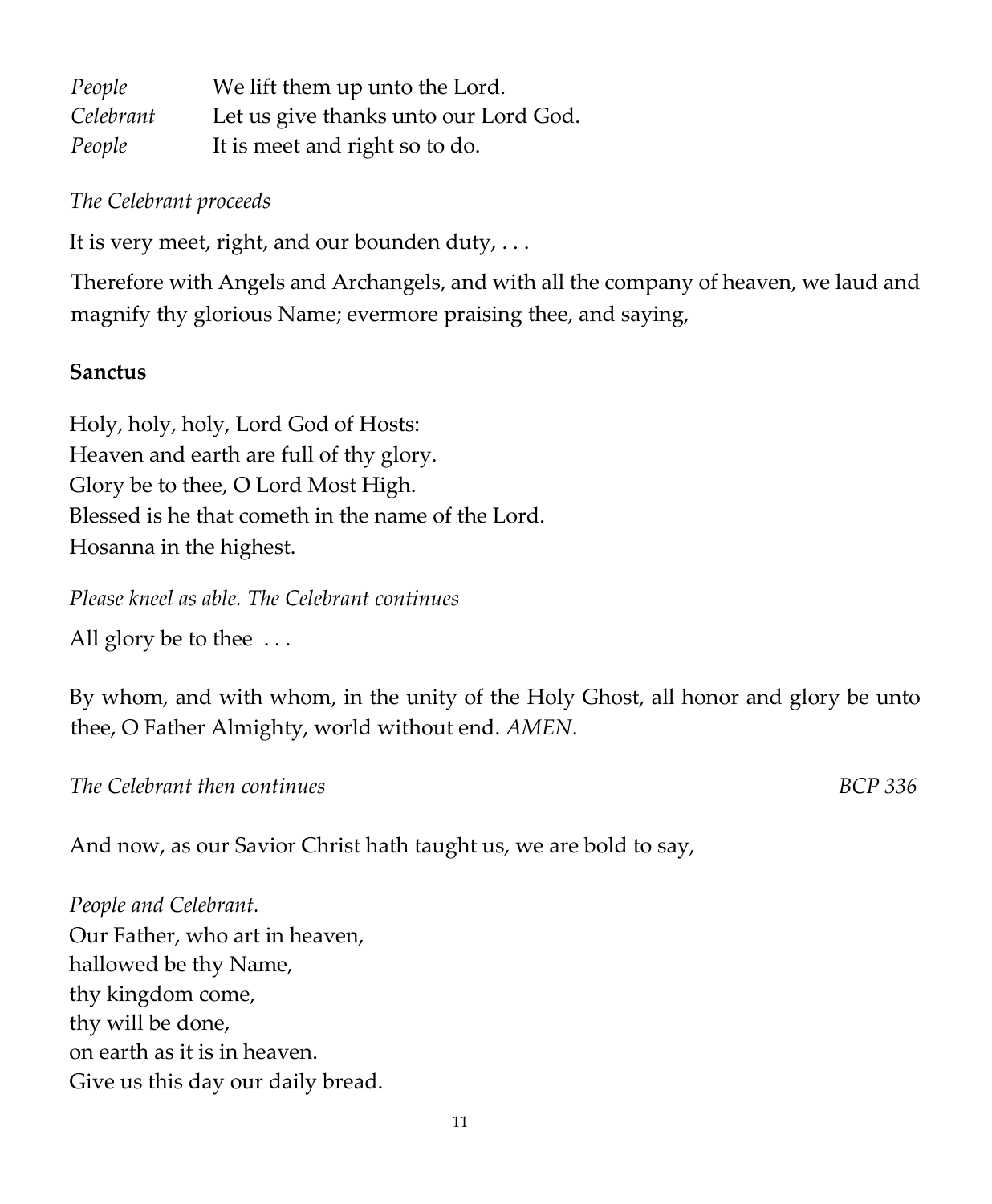And forgive us our trespasses, as we forgive those who trespass against us. And lead us not into temptation, but deliver us from evil. For thine is the kingdom, and the power, and the glory, for ever and ever. Amen.

# **The Breaking of the Bread** *BCP 337*

*A period of silence is kept.* 

*Celebrant* Alleluia. Christ our Passover is sacrificed for us; *People* Therefore let us keep the feast. Alleluia.

## **Invitation to Communion** *BCP 338*

The Gifts of God for the People of God. Take them in remembrance that Christ died for you, and feed on him in your hearts by faith, with thanksgiving.

## **Communion of the People**

*All baptized Christians are welcome to receive Holy Communion. Please tell the clergy if you need gluten-free bread. If you come to the communion rail for a blessing instead, please cross your arms on your chest. If you are interested in being baptized, please contact a priest of the parish.* 

After Communion, the Celebrant says **BCP** 339

Let us pray.

*Please kneel as able and join in saying this prayer.* 

Almighty and everliving God, we most heartily thank thee for that thou dost feed us, in these holy mysteries, with the spiritual food of the most precious Body and Blood of thy Son our Savior Jesus Christ; and dost assure us thereby of thy favor and goodness towards us; and that we are very members incorporate in the mystical body of thy Son, the blessed company of all faithful people; and are also heirs, through hope, of thy everlasting kingdom. And we humbly beseech thee, O heavenly Father, so to assist us with thy grace,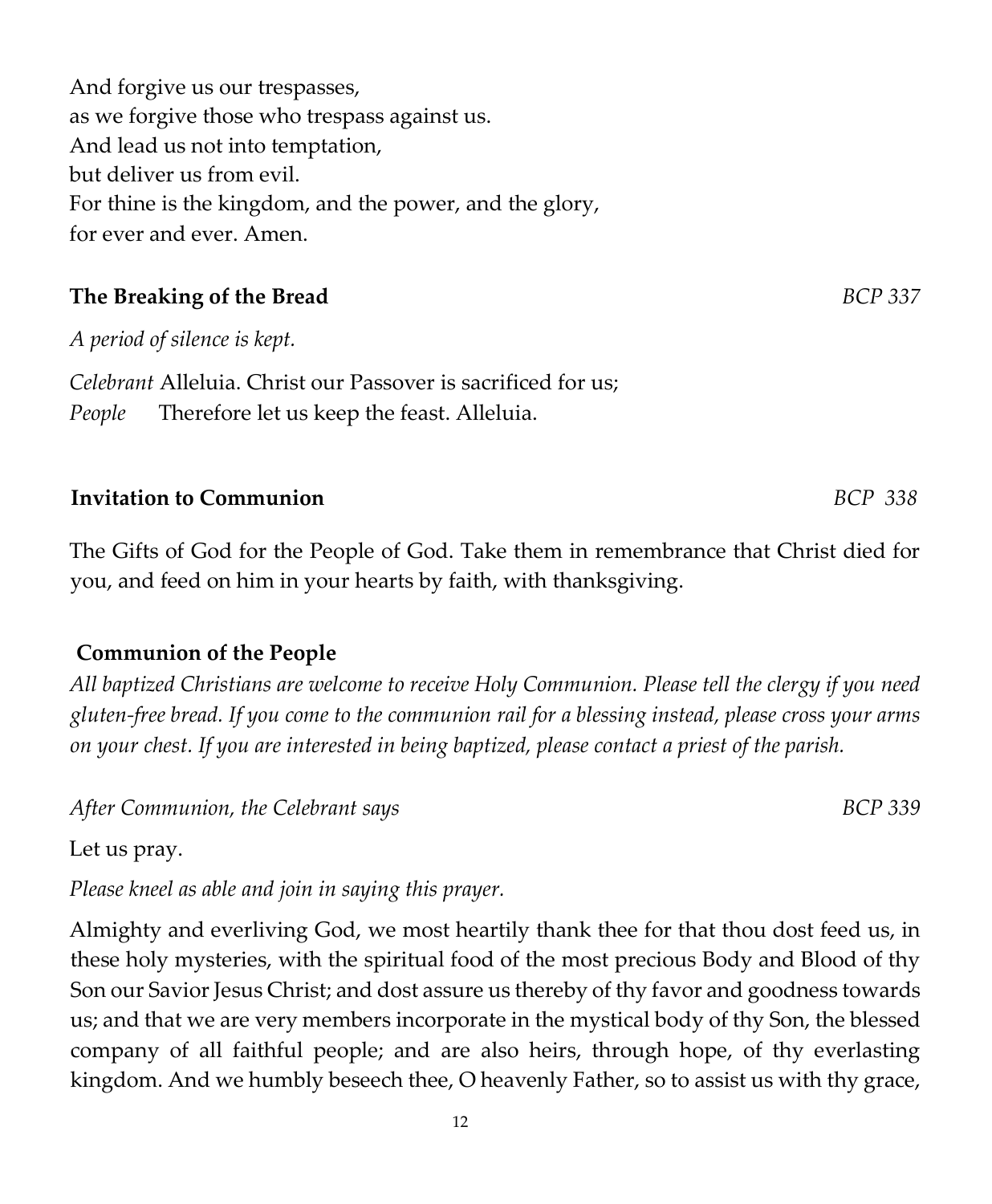that we may continue in that holy fellowship, and do all such good works as thou hast prepared for us to walk in; through Jesus Christ our Lord, to whom, with thee and the Holy Ghost, be all honor and glory, world without end. *Amen*.

### **The Blessing** *BCP 339*

*The Celebrant blesses the people.* 

## **The Dismissal**

*Please stand.* 

| Celebrant<br>People | Let us go forth in the name of Christ!<br>Thanks be to God. |                                   |
|---------------------|-------------------------------------------------------------|-----------------------------------|
| Postlude            | <i>Fugue in C, BWV 545/2</i>                                | Johann Sebastian Bach (1685-1750) |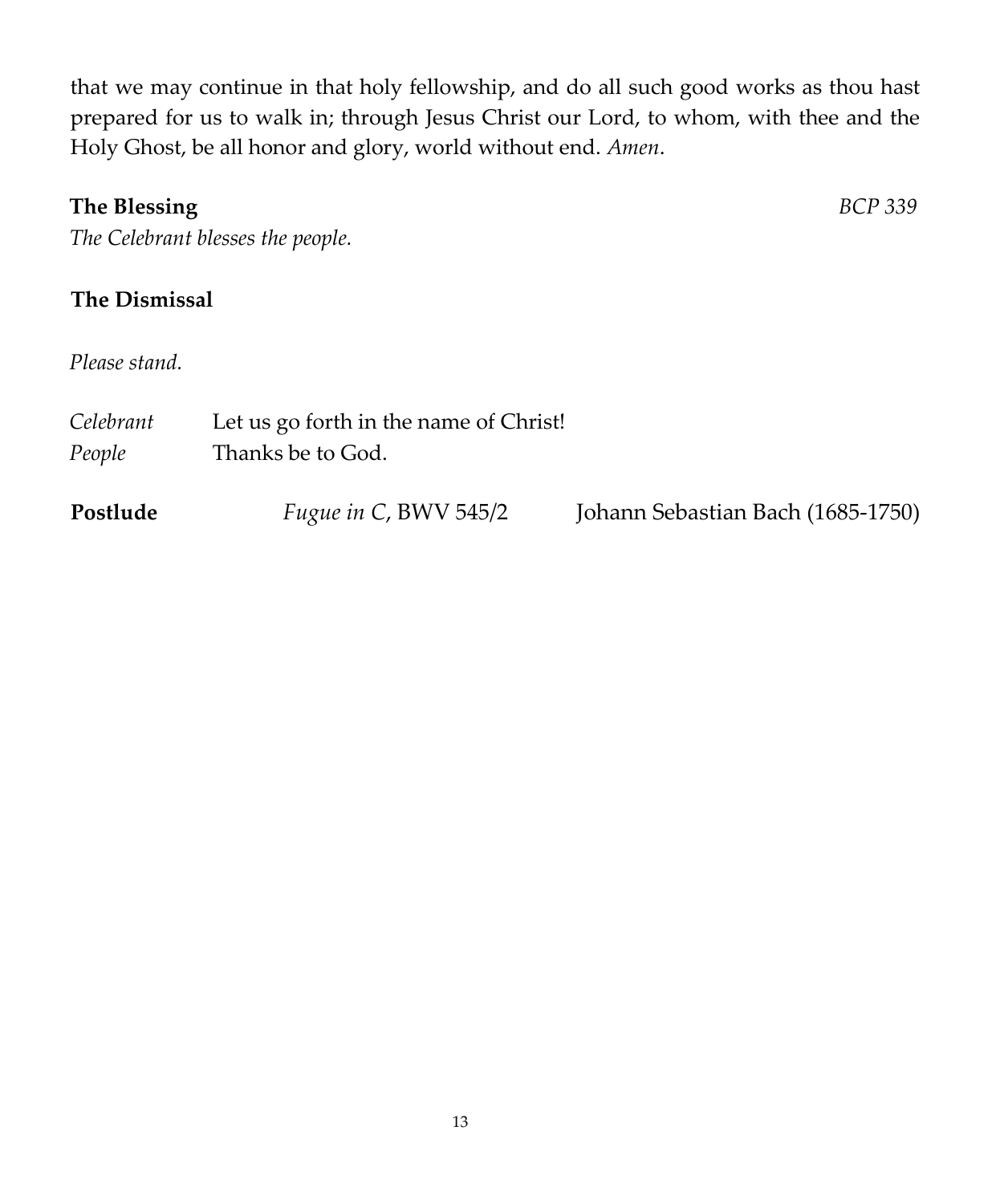| <b>SUNDAY MINISTRIES</b>                    |                                          |  |  |
|---------------------------------------------|------------------------------------------|--|--|
| LECTORS: 8:30 Jamie Hendon, Dade Luckett;   | <b>USHERS: Michael Hensley, Captain</b>  |  |  |
| 11:00 Dorn Crawford, Ella Crawford, Larry   | HOSPITALITY: The Frenches and the Klings |  |  |
| Frederiksen                                 | ALTAR GUILD: Lynne Lyndrup, Meg Scharre  |  |  |
| EUCHARISTIC MINISTERS: 8:30 Jamie Hendon,   | FLOWER DELIVERY: We thank them for their |  |  |
| Dade Luckett; 11: James Moody, Sally Reisz, | service                                  |  |  |
| David Stewart                               | <b>ACOLYTES: Zachary Hood</b>            |  |  |

*Scheduled ministers for each Sunday should be sent to* <u>[verger@calvaryepiscopal.org](mailto:verger@calvaryepiscopal.org)</u> *by the preceding Tuesday at noon.*

### **FLOWER LIST**

The ALTAR flowers are given by Judy and Richard Wilson to the glory of God in loving memory of Rose and Lowell Wilson.

The Chancel flowers are given to the glory of God in loving memory of Mary S. Turner, Melvin D. Dickinson and faithful companion Maggie Dickinson, and in thanksgiving for Margaret L. Dickinson, for her love and her work for the people of Calvary. Given by Joan, Michael, David and Harvey Turner.

*Rest eternal grant to them, O Lord, and let light perpetual shine upon them.*

*If you would like to give flowers, please contact Jim Barnes at 587-6011, ext. 26*

## **PRAYER LIST**

*We ask your prayers for the special needs and concerns of this congregation.*

**TO BE READ AT THE 8:30 SERVICES:** Spencer, Marion Six, Harold Six, Shirley Leach, Joan Humke, Lynn McPherson, Ben Sanders, Carl Hausman, Marsha, Charlie, Carter Judkins, George Back, Margaret Back, the Back family, Lynne Lyndrup, Hank Buckwalter, Georgine Buckwalter, Art Gullett, Ray Gullett, Sandra Cherry, Anna Weiss, Sandy Hill, Lincoln, Ted Mussler, and Debbie Navas.

**TO BE READ AT THE 11:00 SERVICE**: June, Donna Condon, Hildegarde Temple, Janette Timmering, Isabella Robins, Robert, Tom Hill, Bill Whitaker, Brittanie Weaver, Ben Weaver, JJ Robb, Lou, Liz Eckler Nussbaum, Scott Crawford, Debi MacDonald, Jeff Ritchie, Christopher, Audrey, Shawn, the Kohler family, Becky Meyer, Raymond, Helen, Alan, Thomas Robins, Ed Carle, Barbara Zeigler, Anita, and Sharon.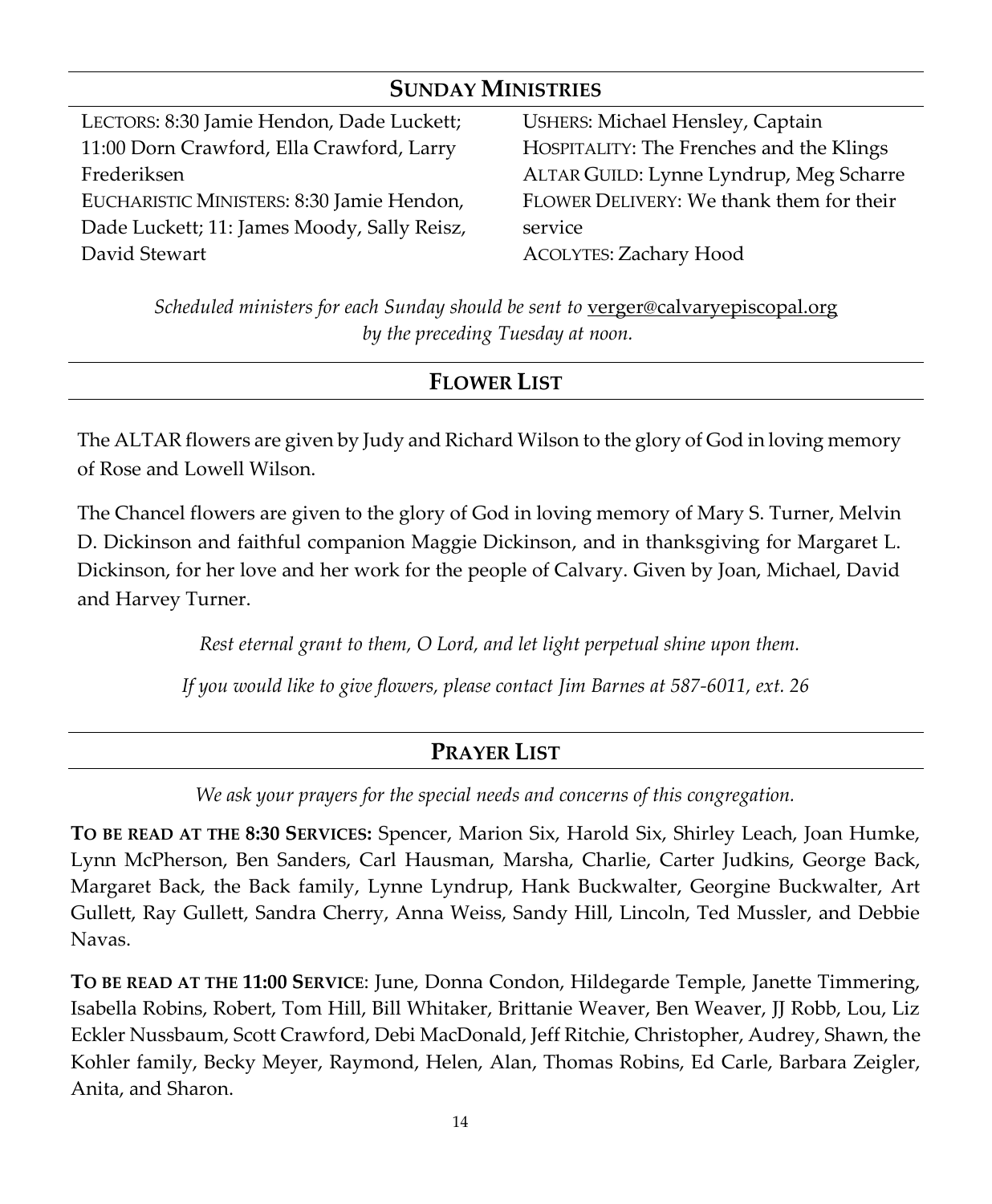# **CALVARY CLERGY AND STAFF**

| The Rev. Elizabeth Back, Priest-In-Charge<br>elizabeth.back@calvaryepiscopal.org | $(587-6011x12)$          |
|----------------------------------------------------------------------------------|--------------------------|
| James M. Barnes, Verger and Parish Administrator<br>verger@calvaryepiscopal.org  | $(587-6011x26)$          |
| Britt Shelton, Sunday School Coordinator<br>britt.shelton@calvaryepiscopal.org   | $(587-6011x22)$          |
| Shawn R. Dawson, Interim Director of Music<br>music@calvaryepiscopal.org         | $(587 - 6011 \times 17)$ |
| Leroy Malone, Sexton<br>leroy.malone@calvaryepiscopal.org                        | (587-6011)               |

# **RECTOR SEARCH COMMITTEE**

Bart Brown Dean French Susan Baker Ted Mussler Cindy Curry **Ruth Robins** Art Dietz Corky Sachs

Deborah Stewart, Chair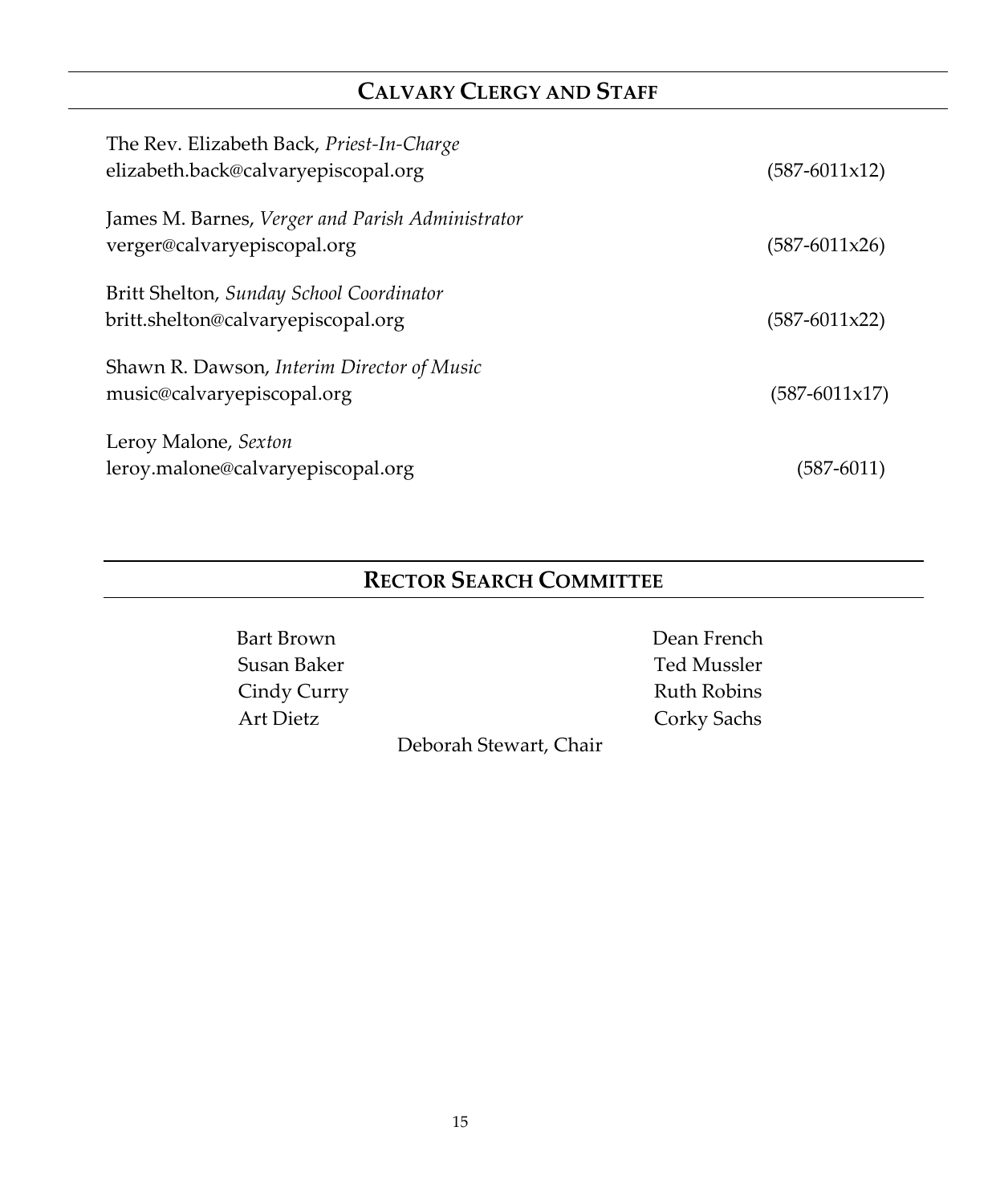|                                                                                    |             | <b>WORSHIP SCHEDULE &amp; CALENDAR</b>   |                |
|------------------------------------------------------------------------------------|-------------|------------------------------------------|----------------|
| <b>SUNDAY</b>                                                                      | 8:30 a.m.   | Holy Eucharist, Rite One                 | Last Epiphany  |
| February 11                                                                        | 9:30 a.m.   | <b>Choir Rehearsal</b>                   |                |
|                                                                                    | 10:00 a.m.  | Adult Forum: Lenten Event                |                |
|                                                                                    | 11:00 a.m.  | Holy Eucharist, Rite One                 |                |
|                                                                                    | 12:15 p.m.  | Coffee Hour                              |                |
|                                                                                    | 6:00 p.m.   | Youth Group meeting @ St. Thomas,        |                |
|                                                                                    |             | 9616 Westport Road                       |                |
| <b>MONDAY</b>                                                                      | $9:30$ a.m. | Food and Clothes Closet                  |                |
| February 12                                                                        |             |                                          |                |
| <b>TUESDAY</b>                                                                     | $9:30$ a.m. | Food and Clothes Closet                  | Shrove Tuesday |
| February 13                                                                        | 6:00 pm     | Pancake Supper Event                     |                |
| <b>WEDNESDAY</b>                                                                   | $9:30$ a.m. | Food and Clothes Closet                  | Ash Wednesday  |
| Women's Bible Study at Panera Bread, 1801 Rudy Lane<br>February 14<br>$10:00$ a.m. |             |                                          |                |
|                                                                                    | 6:00 p.m.   | Imposition of Ashes                      |                |
|                                                                                    | 8:00 p.m.   | Alcoholics Anonymous Meeting             |                |
| <b>THURSDAY</b>                                                                    | $9:30$ a.m. | Food and Clothes Closet                  |                |
| February 15                                                                        | 12:05 p.m.  | <b>Holy Eucharist with Anointing</b>     |                |
|                                                                                    | 3:30 p.m.   | Calvary's Well Ministry @ Salvation Army |                |
|                                                                                    |             | 911 Brook Street                         |                |
|                                                                                    | $7:00$ p.m. | Choir Rehearsal                          |                |
| FRIDAY                                                                             |             | <b>Office Closed</b>                     |                |
| February 16                                                                        | 7:00 p.m.   | Alcoholics Anonymous Meeting             |                |
| <b>SATURDAY</b>                                                                    |             | <b>Office Closed</b>                     |                |
| February 17                                                                        |             |                                          |                |
| <b>SUNDAY</b>                                                                      | 8:30 a.m.   | Holy Eucharist, Rite One                 | Lent 1         |
| February 18                                                                        | 9:30 a.m.   | Choir Rehearsal                          |                |
|                                                                                    | 10:00 a.m.  | <b>Adult Forum: Tim Duncan</b>           |                |
|                                                                                    | 11:00 a.m.  | Holy Eucharist, Rite Two                 |                |
|                                                                                    | 12:15 p.m.  | Coffee Hour                              |                |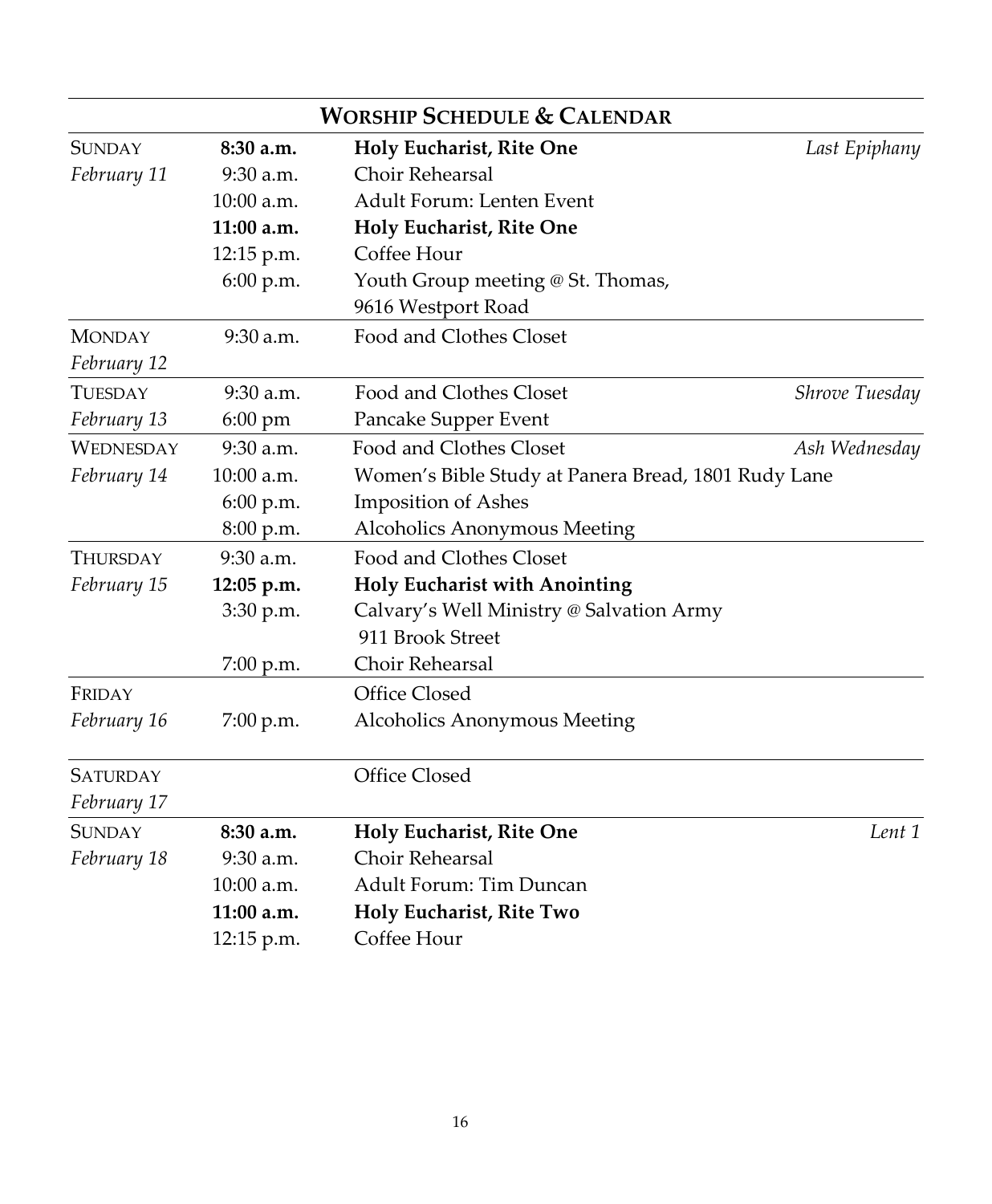### **ANNOUNCEMENTS**

*Announcements for the bulletin should be submitted to* [Verger@CalvaryEpiscopal.org](mailto:Verger@CalvaryEpiscopal.org) *by the preceding Tuesday at noon.* 

**COFFEE HOUR** in Frazier Hall: The Calvary Coffee Hour invites all to join us every Sunday following the 11:00 service. Today, CCH will celebrate Valentines Day hosted by the Frenches and the Klings. Meg Scharre and the Lyndrup's will host CCH on Feb. 18 and the Cary's on Feb. 25. It's a time to share our love with good food and fellowship. Please check with Lou Henson if you have questions or would be interested in hosting.

**ADULT FORUM SCHEDULE** Join us for Adult Forum, February 18 at 10:00 in Parker Hall, facilitated by Cindy Curry. Future facilitators are: Tim Duncan, February 18; Tim Duncan, February 25; Wanda Watson, March 4; Jonathan Smith, March 11 & 18; Tim Duncan and Linda French, March 25; Judy Wilson and Suzuki Violin Class on April 22.

**BIBLE STUDY:** Women's Bible Study will continue Wednesday, February 14 at 10:00 a.m., at Panera Bread, 1801 Rudy Lane. While there is no childcare, children are welcome; bring your own crayons.

**THE 2018 PANCAKE SUPPER EVENT – ANOTHER INTERGENERATIONAL EVENT:** The Shrove Tuesday Pancake Supper is scheduled for Tuesday, February 13, at 6:00 in Parker Hall. Activities will include being led by live music in a march to bury the Alleluias. Monetary donations and donations of pancake mix, butter, syrup, eggs, bacon/sausage are sought.

**YOUTH GROUP:** Youth Group for 6th–12th grade meets the second Sunday of every month from 6:00- 7:30pm. The next meeting is TODAY at St. Thomas Episcopal Church, 9616 Westport Road. For any other questions regarding Sunday School and Children/Youth events please email Britt Shelton at [britt.shelton@calvaryepiscopal.org.](mailto:britt.shelton@calvaryepiscopal.org)

**SUNDAY SCHOOL:** Sunday School classes for children grades K-5 are held during the 11 o'clock service unless otherwise noted in the calendar above. Everyone will enter the church and be seated with their children. The children will process out of the church by following the acolyte during the *Kyrie*, the *Trisagio*n, or the *Gloria in excelsis,* and go to their Sunday School class. They will then return to their parents in the church service during The Peace. Those who are interested in volunteering to teach or to be a door person for Sunday School please contact Britt Shelton as above. You may also pre-register your children by emailing Britt for a new registration packet.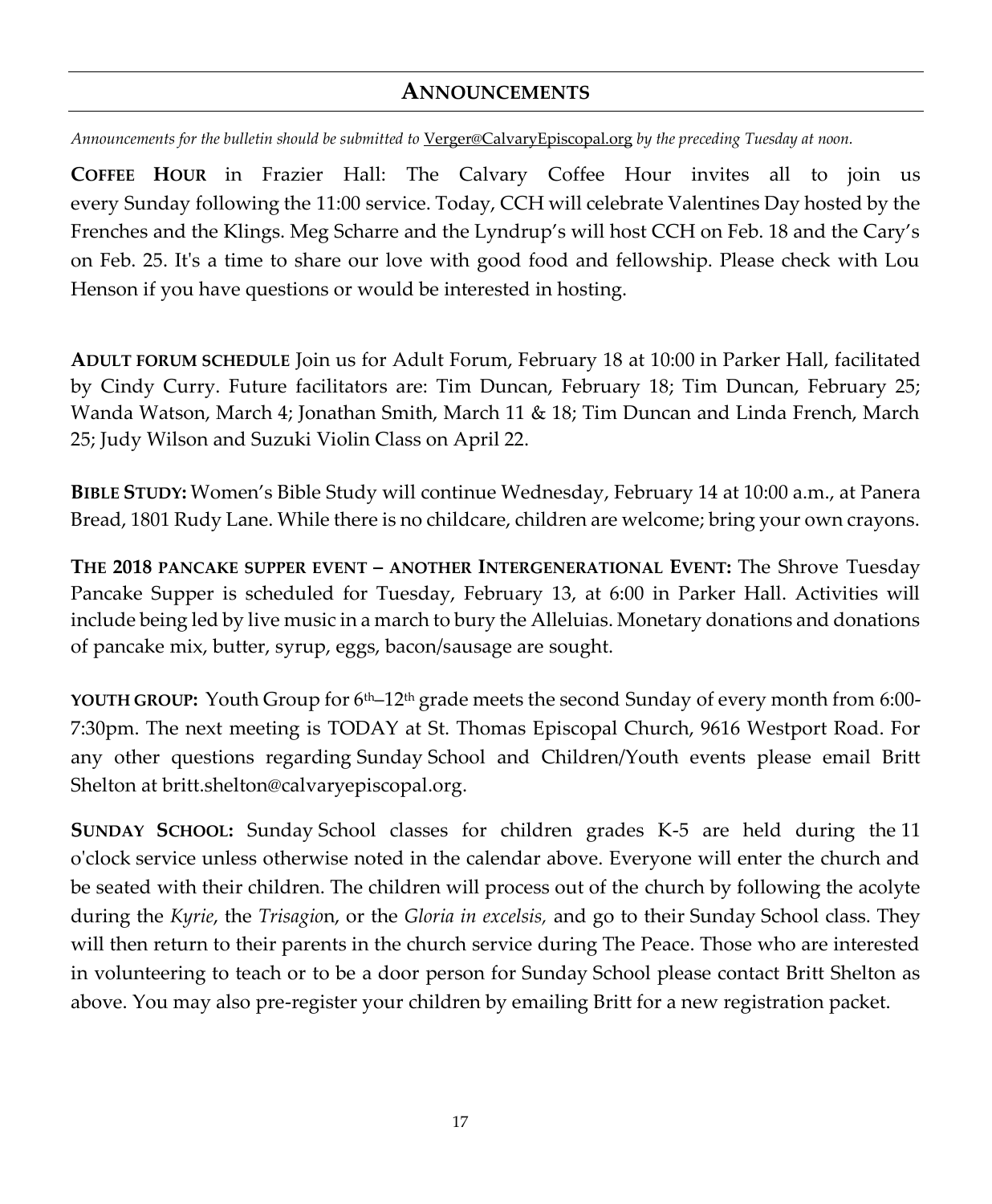**LAUNDRY LOVE:** The next date that Calvary hosts the Laundry Love Initiative at Aunt Bee's Laundry,  $2<sup>nd</sup>$  and Ormsby, is August 9. Other members of the Urban Partnership host the Initiative as follows: Aunt Bee's – March 8, April 12, May 10, June 14, July 12, Sep 13, Oct 11, Nov 8, and Nov 13; and at the new location, Parkland Laundromat, 26<sup>th</sup> and Dumesnil, on Feb 15, Mar 15, Apr 19 and May 17. Everyone is welcome to assist even when Calvary is not the host. If you have questions, please contact Jennifer Kling, Urban Partnership Liaison, at 502-905-5586.

**LENTEN RECITAL AND LUNCHEON SERIES:** The 29th annual Lenten Series begins February 21 at 12:05. The recital schedule is as follows – February 21, Glenna Metcalfe, Organ; February 28, Daniel Martin, Organ; March 7, Zachary Hood, Trombone; March 14, Shawn Dawson, Organ; March 21, BACH BIRTHDAY BASH, Bellarmine University *Schola*, Timothy Glasscock, Conductor, Margaret Dickinson, Organ. Lunch follows at 12:30.

**SOUPER SUNDAY!:** We are pleased to report that canned soup donations have eclipsed the all-time record of 600 cans, **604**! If you forgot, it's not too late. Soup is accepted at any time.

**SAVE THE DATE**: Calvary's 2017-18 Sacred Arts Series will continue on Sunday, 25 February, with the second Bach Vespers service of the year. A 3:30 p.m. lecture by Dr. John Hale will precede the 4:00 p.m. service, which will feature Bach's cantata "Du wahrer Gott und Davids Sohn," BWV 23, performed by the Calvary Choir with chamber orchestra.

**COFFEE CONCERT POSTSCRIPTS:** Want to lunch with Calvary friends at the Bristol Bar & Grille after the Louisville Orchestra's Coffee Concert on Friday, February 23? Doesn't matter if you attend the Coffee Concert or not, you're welcome to join the lunch group! We'll gather at the Bristol at 12:30 pm. RSVP to Ruth Robins by email a[tdachs@twc.com,](mailto:dachs@twc.com) by text at [\(502\) 727-3690](tel:(502)%20727-3690) or by phone at [\(502\) 893-2237.](tel:(502)%20893-2237)

| <b>SUNDAY</b>   | Sanctuary/Altar          | Choir          | Nave | Total      |
|-----------------|--------------------------|----------------|------|------------|
| <b>SERVICES</b> |                          |                |      | Attendance |
| $08:30$ am      |                          |                |      |            |
| $11:00$ am      | 5                        | 20             | 62   | 87         |
| <b>TOTAL</b>    |                          | 21             | 66   | 95         |
| <b>OTHER</b>    |                          |                |      |            |
| 02/03/2018      | <b>Memorial Service</b>  | D. M. Gray III |      | 225        |
| 02/08/2018      | <b>Anointing Service</b> |                |      |            |

### **ATTENDANCE UPDATE: 02/04/2018**

Calvary's Well: February 8, 2018 (32<sup>0</sup> ) – Cups Hot Chocolate=149; Sandwiches=155; T-shirts=32; toiletries=30; sterno=6; bottle of water=38.